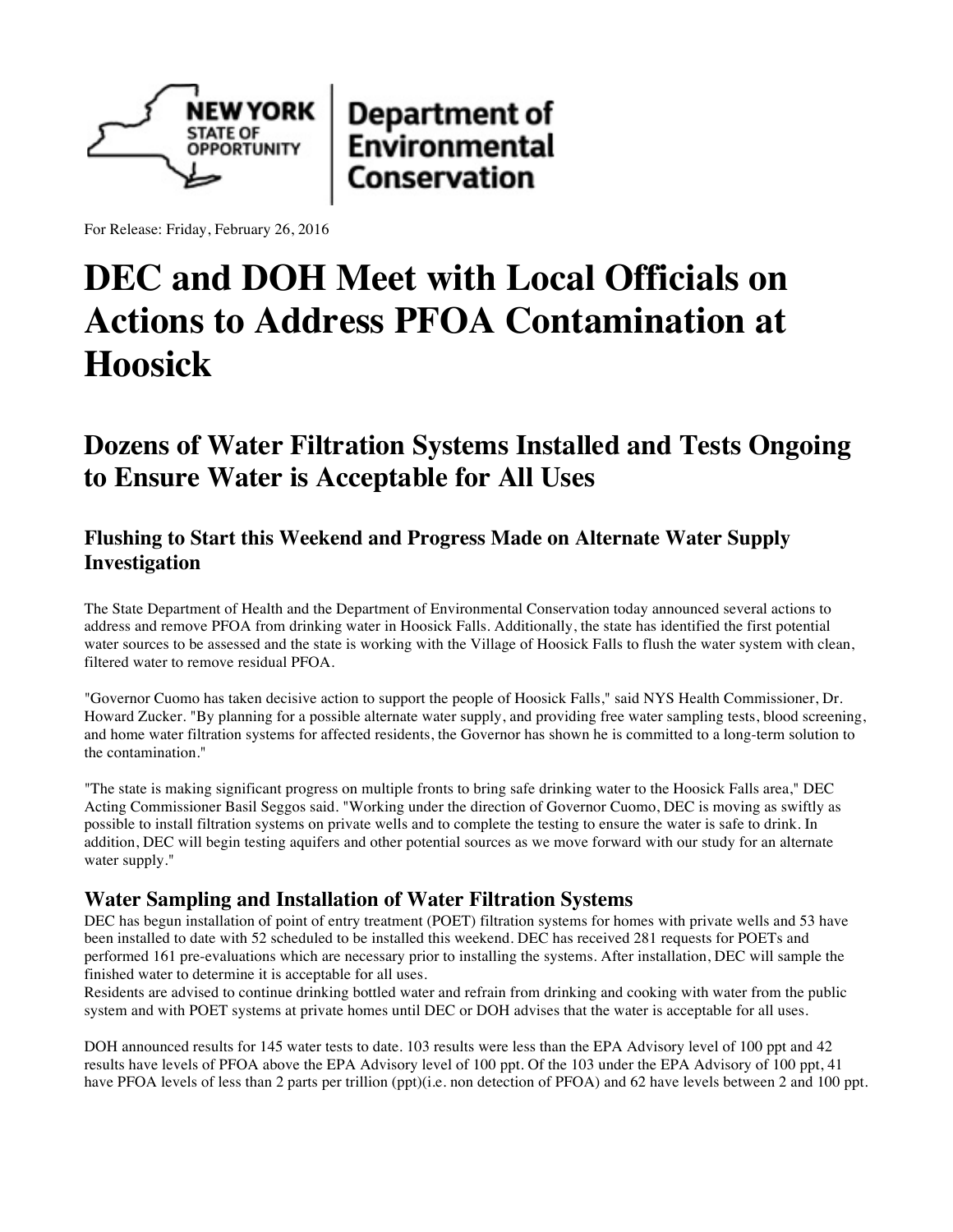| <b>Public and Private Well Sampling in Hoosick Falls</b>                                            | January 27 to February 25 |
|-----------------------------------------------------------------------------------------------------|---------------------------|
| <b>Total Results Received</b>                                                                       | 145                       |
| Total Results with levels of PFOA below 2 parts per trillion (ppt) (i.e. non-<br>detection of PFOA) | 41                        |
| Total Results with levels of PFOA between 2 and 100 ppt                                             | 62                        |
| Total Results with levels of PFOA Over 100 ppt                                                      | 42                        |

| <b>Public and Private Well Sampling in Hoosick Falls</b> | January 27 to February 25 |
|----------------------------------------------------------|---------------------------|
| Total Results Below EPA Local Guidance of 100 ppt        | 103                       |
| Total Results Above EPA Local Guidance of 100 ppt        | 42                        |

DEC has established a staging area in the Town of Hoosick on Route 7 by the intersection with Route 22.

#### **Progress on Alternate Water Source Study & Blood Monitoring**

DEC has made significant progress in its efforts to identify alternate drinking water sources, including groundwater, surface water and treatment techniques. As part of the comprehensive investigation of alternative sources, DEC has identified the first phase of potential groundwater locations. DEC will work with landowners to secure access and then drilling and testing will begin immediately.

As part of DOH's blood monitoring program, DOH has collected 436 samples to be analyzed for PFOA levels. Results will be communicated with each individual as results are known.

# **Flushing of Village Water Distribution System to Begin in Phases**

The flushing of the Village water system is more extensive than is routinely done as part of treatment plant maintenance. With the successful installation of the temporary water filtration system, the Village's water mains and distribution system will now be flushed with clean, filtered water, to remove residual PFOA. The process is scheduled to begin this weekend. During the flushing process, residents may notice lower water pressure, and tap water may be cloudier than usual. These are common to the flushing process and are not cause for concern. Until the water distribution system has been flushed and retested, residents should continue to use bottled water or in-home filtration.

To take extra precautions to ensure the water distribution system is not overwhelmed, the neighborhoods served by the Village water system have been assigned zones, and the flushing process will be conducted on a zone-by-zone basis, to ensure contaminants are removed and the water system is not overwhelmed. Once the water mains in each zone have been flushed, residents in that zone will be provided with information on flushing out the plumbing in their homes.

DEC evaluated the potential impact flushing could have on the Hoosic River and does not anticipate any significant effects. The amount of flush water to be discharged will be greatly diluted by the flow of the river. DEC expects any increase in the PFOA level in the Hoosic River to be negligible. DEC will monitor the PFOA level in the river throughout the course of the flush discharge. The river is not used as a drinking water source.

#### **Flushing Indoor Plumbing Systems**

Flushing indoor plumbing systems can be done quickly and simply. However, it is important that residents wait until the water mains and distribution systems in their neighborhood are flushed before they flush their indoor plumbing.